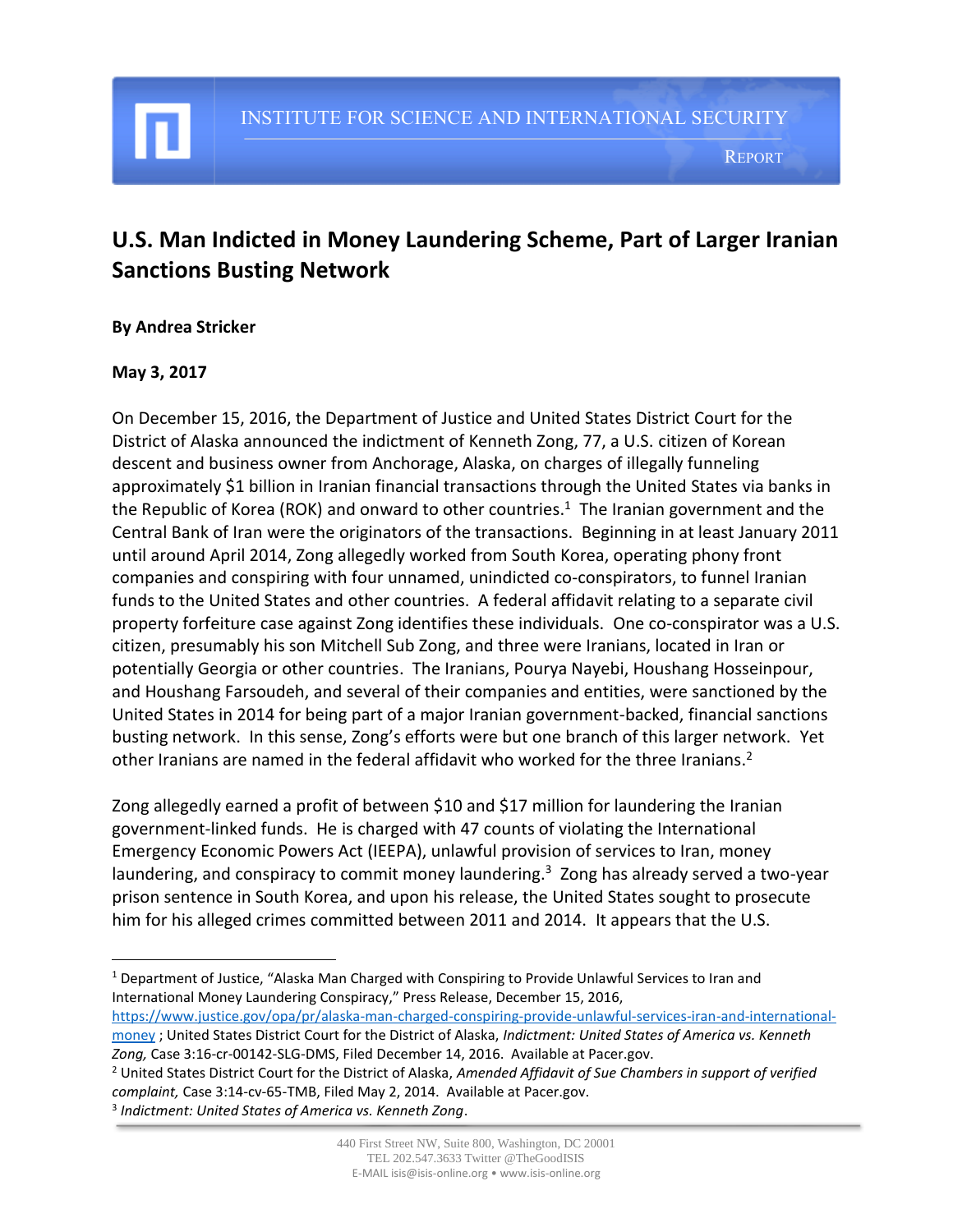government pursued the civil property forfeiture case until he could be tried on criminal charges in the United States. An arraignment date for Zong has not yet been set.

Pursuant to IEEPA and executive orders, U.S. law prohibits dollar denominated transactions with Iran and between Iranians and U.S. citizens without a license from the Department of Treasury's Office of Foreign Assets Control (OFAC). OFAC listed Zong's three Iranian coconspirators on its Foreign Sanctions Evaders (FSE) List in 2014. Specifically, the three helped sanctioned Iranian banks affiliated with payments for Iran's nuclear, missile, and terrorism related procurements and activities to process transactions around the world.<sup>4</sup> In 2016, the Iran nuclear deal removed the Iranians from the FSE List, although nothing would prevent the United States from prosecuting them today for past or ongoing financial law breaking. 5

South Korean laws authorize payments to and from Iran for the purchase or sale of commodities following a "multi-step review process involving the Korean government, the Bank of Korea, and the participating bank. The review process includes examination of the applicable business documentation, such as contracts, import/export documents, purchase orders and bills of lading."<sup>6</sup> The conspirators in the scheme allegedly broke ROK laws, in particular the Korean Foreign Exchange Transactions Act and their customs law, by falsifying such documentation and bribed officials in order to conceal the efforts.<sup>7</sup> It is unclear whether Zong was extradited by South Korea following his release from prison or simply apprehended in the United States.

## **Larger Iranian Scheme to Bust Financial Sanctions**

As described, the federal affidavit in the separate civil forfeiture case against Kenneth Zong lists the identities of three of the major Iranian accomplices as Pourya Nayebi, Houshang Hosseinpour, and Houshang Farsoudeh.<sup>8</sup> The three lead a major illicit Iranian financial network designed to bust U.S. (and European Union) financial sanctions, according to the U.S. Department of Treasury, which stated in 2014 that the three were added to the FSE list because they "established companies and financial institutions in multiple countries, and have used these companies to facilitate deceptive transactions for or on behalf of persons subject to U.S. sanctions concerning Iran."<sup>9</sup> The Treasury Department also stated:

*In 2011, they acquired the majority shares in a licensed Georgian bank with direct correspondent ties to other international financial institutions through a Liechtensteinbased foundation they control. They then used the Georgian bank to facilitate transactions worth the equivalent of tens of millions of U.S. dollars for multiple* 

 $\overline{a}$ <sup>4</sup> Department of Treasury, "Treasury Targets Networks Linked to Iran," Press Release, February 6, 2014, <https://www.treasury.gov/press-center/press-releases/Pages/jl2287.aspx>

<sup>5</sup> *Joint Comprehensive Plan of Action (JCPOA), Annex II,* Vienna, July 14, 2015, <https://www.documentcloud.org/documents/2165388-iran-deal-text.html>

<sup>6</sup> *Indictment: United States of America vs. Kenneth Zong*, p. 7.

<sup>7</sup> *Amended Affidavit of Sue Chambers.*

<sup>&</sup>lt;sup>8</sup> Ibid.

<sup>&</sup>lt;sup>9</sup> "Treasury Targets Networks Linked to Iran."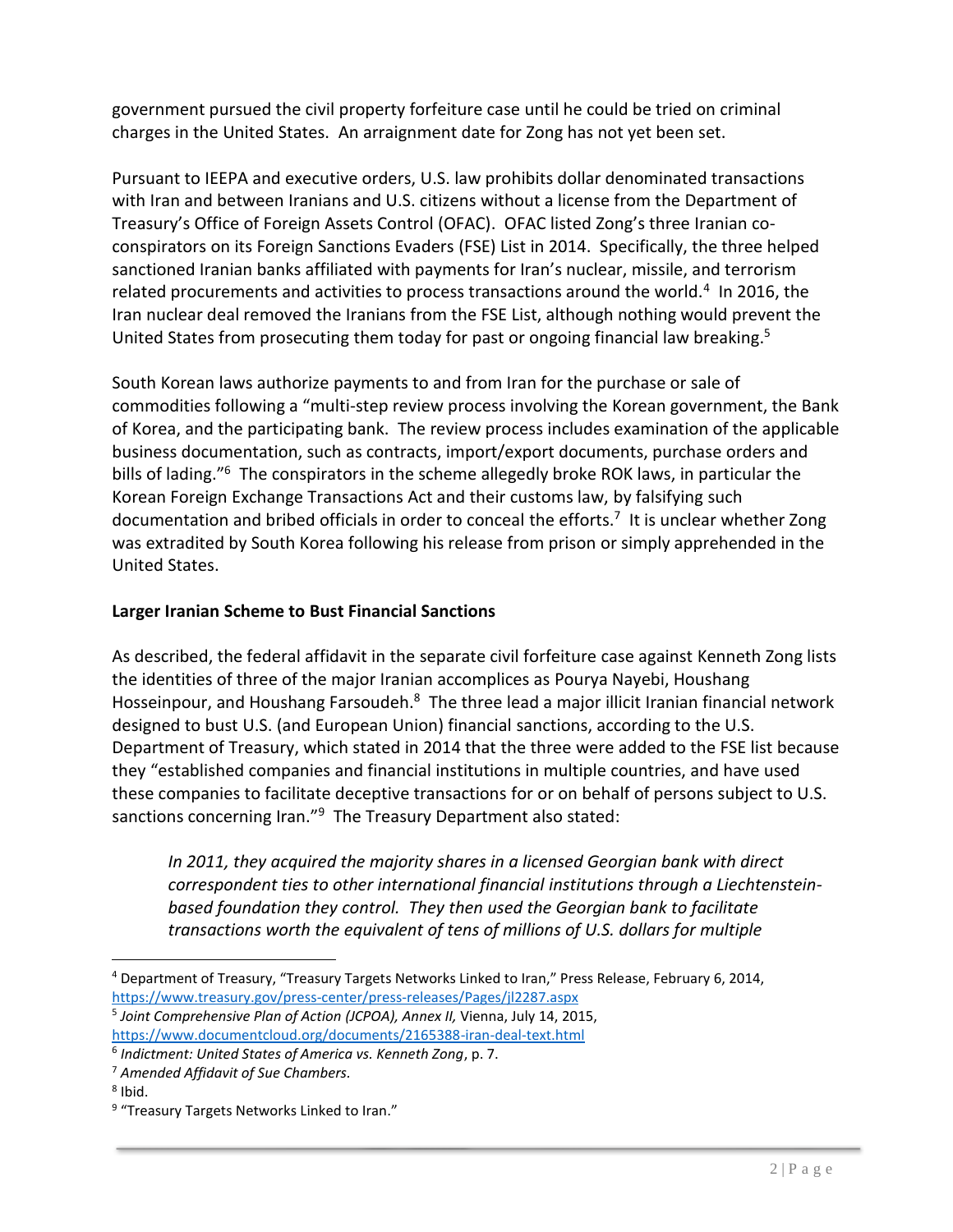*designated Iranian banks, including Bank Melli, Mir Business Bank, Bank Saderat, and Bank Tejarat.*

In 2011, the three Iranian conspirators were able to acquire 70 percent shareholder control of InvestBank in Georgia from which to facilitate larger Iranian money laundering schemes. Pourya Nayebi then became its chairman. They also established a private airline, FlyGeorgia, and several other companies located throughout the world. The Treasury Department's 2014 sanctions included their companies or entities: Caucasus Energy (Georgia), Orchidea Gulf Trading (UAE and/or Turkey), Georgian Business Development (Georgia and/or UAE, Great Business Deals (Georgia and/or UAE), KSN Foundation (Liechtenstein – and the aforementioned foundation used to acquire InvestBank), New York General Trading (UAE), New York Money Exchange (UAE and/or Georgia), and European Oil Traders (Switzerland). None of these entities are now subject to U.S. sanctions pursuant to the JCPOA's sanctions relief and the passage of its implementing resolution, United Nations Security Council Resolution 2231.<sup>10</sup>

At the urging of the Treasury Department, Georgia began cracking down on the Iranians' illicit activities in 2013. The Iranians had exploited the ease of obtaining passports and citizenship in the Caribbean nation, St. Kitts and Nevis, garnering dual nationality which further enabled their business ventures in Georgia and elsewhere. Georgia put an end to this visa allowance. The Georgian Central Bank also seized administrative control of InvestBank and sought to prevent the Iranian activities.<sup>11</sup> According to an in-depth investigation of the Georgia-based activities of the three Iranians by Emanuele Ottolenghi of the Foundation for Defense of Democracies, citing MoneyLaundering.com, "Georgian prosecutors subsequently obtained a court order to freeze Nayebi's assets, as well as the accounts of 18 companies and 16 individuals associated with the scheme."<sup>12</sup> Yet, the Iranians were able to sell their InvestBank shares just prior to Georgia revoking the visa-free regime, which allowed them to avoid asset seizure.<sup>13</sup>

According to a report in *The Wall Street Journal*, Georgia has been a target more broadly of the Iranian Islamic Revolutionary Guard Corps (IRCG) which "has some 150 front companies in Georgia for the purpose of evading sanctions and importing dual-use technology, according to two members of the Revolutionary Guard and to the head of a Tbilisi facilitator agency – who said he helped set up such firms registered under Georgians' names." An Iranian interviewed for the report stated, "Especially in the banking sector, Georgia has become a key place to evade sanctions."<sup>14</sup>

It appears that the three Iranians are well on their way to reconstituting their business activities in Georgia in the Poti Free Investment Zone (FIZ). Among their efforts, Ottolenghi found that:

 $\overline{a}$ 

<sup>10</sup> *JCPOA, Annex II.*

<sup>11</sup> "InvestBank Placed Under Central Bank's Temporary Administration," *Civil Georgia*, November 1, 2013, <http://www.civil.ge/eng/article.php?id=26649>

<sup>12</sup> Emanuele Ottolenghi, "Snap-Back: A Journey Through Iranian Sanctions Evasion in Georgia," *Tablet Magazine,* July 1, 2015[, http://www.tabletmag.com/jewish-news-and-politics/191903/iranian-sanctions-evasion](http://www.tabletmag.com/jewish-news-and-politics/191903/iranian-sanctions-evasion)  $13$  Ibid.

<sup>14</sup> Benoit Faucon, Jay Solomon, and Farnaz Fassihi, "As Sanctions Bite, Iranians Invest Big in Georgia," *The Wall Street Journal,* June 20, 2013[, https://www.wsj.com/articles/SB10001424127887323864304578320754133982778](https://www.wsj.com/articles/SB10001424127887323864304578320754133982778)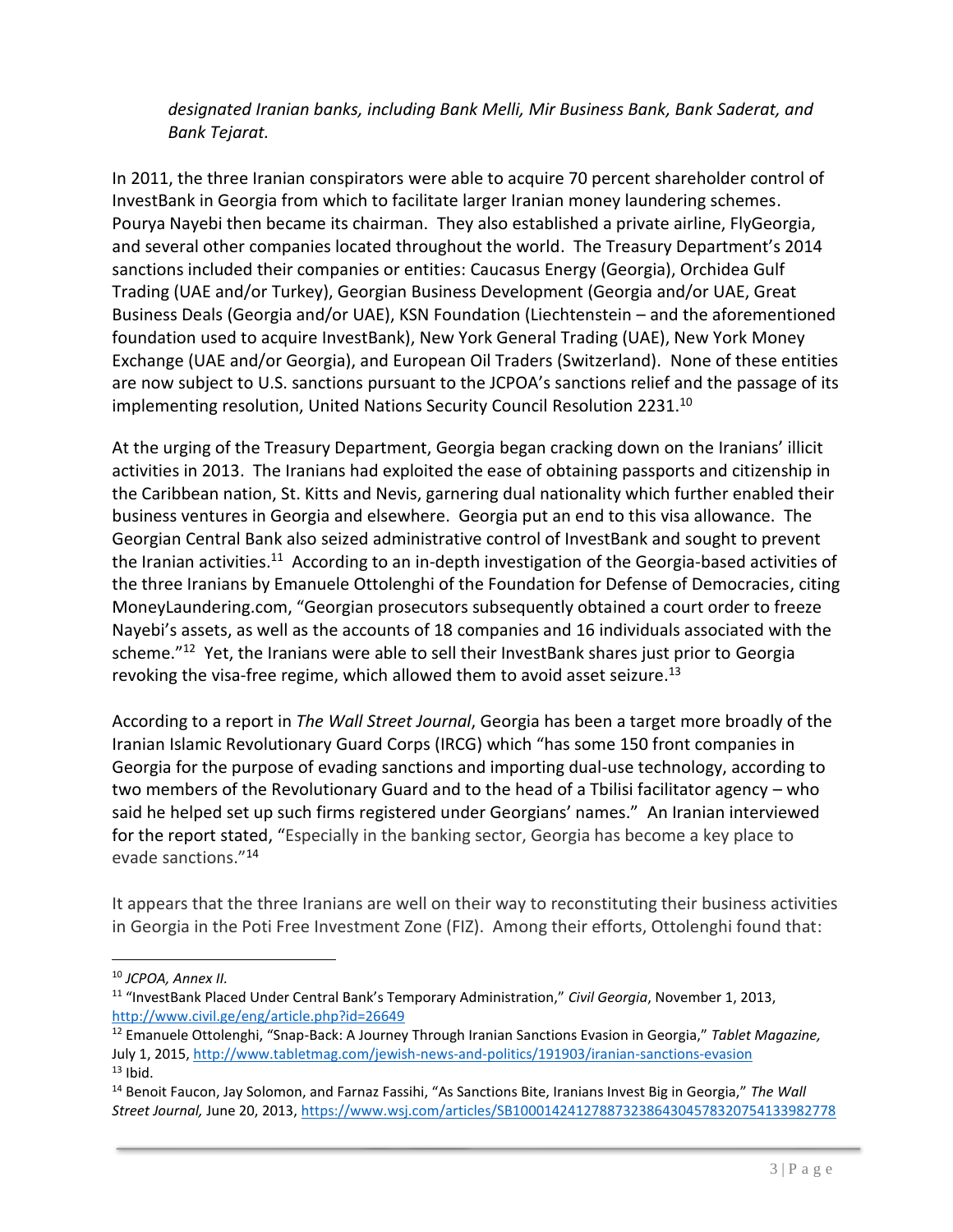*Commercial registry documents show that the trio incorporated some of their companies registered at Poti FIZ. Pourya Nayebi is listed as either owner, manager, or holding power of attorney over Georgian International Shipping, Georgia Business Development FIZ LLC, and Poti Free Zone Business Authority, among others. For his part, Houshang Hosseinpour owned Fly Georgia FIZ LLC. Georgia Business Development was sanctioned by Treasury. Fly Georgia FIZ LLC, Georgia International Shipping, and Poti Free Zone Business Authority are mentioned in the money-laundering case pending in the Tbilisi city court.<sup>15</sup>* 

### **The Alleged Zong Arm**

Until 2001, Zong was an Anchorage businessman and owner of Koskimo Construction Inc. Around that time, Zong moved to South Korea and set up front companies and bank accounts. Allegedly, his primary front company was called Anchore, renamed from KSI Ejder, Inc., which allegedly acted as an intermediary for laundering the Iranian money. Other alleged front companies owned by Zong included Dynamic First, AutoPex Corporation, Topex Corporation, renamed Gem Art Corporation. The scheme was designed to transfer Iranian funds into dollars or Euros via accounts located at the South Korean Central Bank and onward to Alaska where the money could be dispersed to other countries. As stated, South Korean banking officials were involved in and received bribes to facilitate the transactions.<sup>16</sup>

According to the indictment, the Zong arm of the scheme allegedly worked under the direction of individuals, entities, and banks associated with the government of Iran and its Central Bank to arrange financial transactions from Iran to South Korea and then to the United States, where funds were dispersed to multiple countries, including the United States, Canada, the UAE, Bahrain, Switzerland, Germany, Austria, Italy, France, and the Netherlands. This included the three Iranians as well as other Iranians working for them. The accused accomplished their goals by creating false front companies and record trails. They laundered money by purporting to sell Italian-origin marble and other construction materials that they claimed were finished in the UAE at one of the Iranians' UAE front companies, MSL & Co, and finally transferred to Farsoodeh & Partnership on Kish Island. The transactions were arranged by Orchidea Gulf Trading (of the UAE, Turkey, and Iran), owned by the other Iranians, and later by the entities belong to the three Iranians. Orchidea was sanctioned as part of the 2014 sanctions against the three Iranians. There were no actual sales of marble or other construction materials, only payments made by Iran for phony sales.

As an illustration of the scheme, an e-mail from Zong to one of his other Iranian governmentaffiliated interlocutors and an employee of Orchidea Gulf Trading, Muneer J.M. AlShaikh, stated:

 $\overline{\phantom{a}}$ 

<sup>15</sup> Ottolenghi, "Snap-Back."

<sup>16</sup> *Indictment: United States of America vs. Kenneth Zong; Amended Affidavit of Sue Chambers,* p. 35.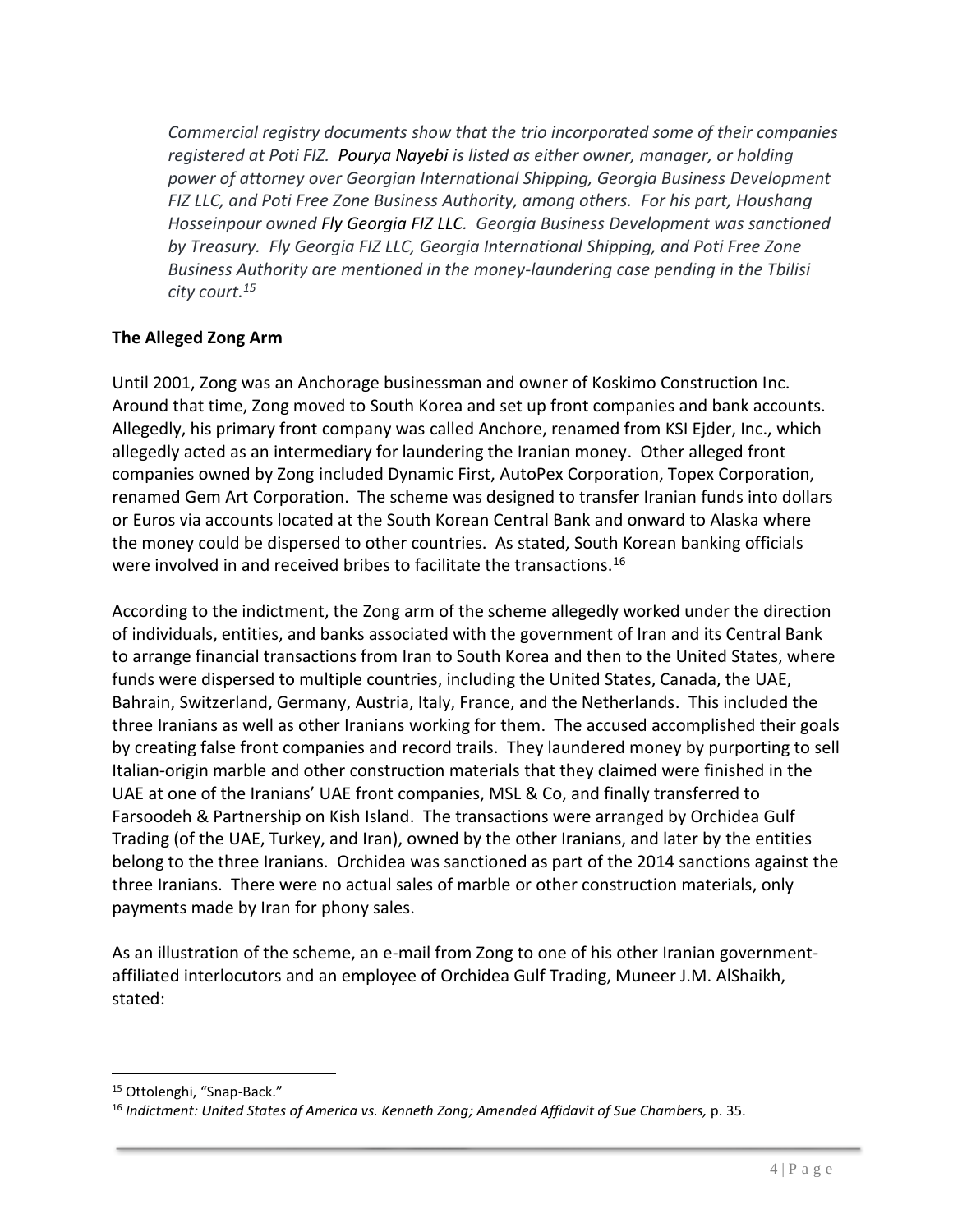Let's do this way. UAE company issues an offer sheet to KSI Ejder Korea Inc then I will *issue a commercial invoice to Farsoodeh & Partnership Co. based on UAE offer sheet. Offer sheet must be back dated Jan 17, 2010 and description of commodity is various kinds of Italian marbel (sic) tile, finished in UAE (which country?) Offer sheet must be lower amount than invoice amount. Invoice amount shall be KRW 2,650,000,000 – offer price should be USD 2,303,347.80 (or similar). It shows KSJ Ejder makes a little profit. Again this is just paper works for to get (sic) approval from Korea Central Bank. Regards/Ken.* 

Around 2011, the referenced Anchore/Orchidea/MSL & Co/Farsoodeh and Partnership scheme was dissolved. In December 2011, Zong wrote an e-mail to one of the three Iranians, Houshang Hosseinpour, stating that he had been courted by two South Korean banking officials who would assist with future transactions. Zong and the three Iranians, with assistance from Zong's son, then allegedly carried out additional millions in fraudulent transactions.

In 2013, South Korean banking regulators began to uncover the scheme, resulting in Nayebi's April 2013 decision to change MSL & Co's name to European Oil Traders and relocate the business to Switzerland.

According to the federal affidavit in the civil forfeiture case against Zong and reporting by the *Alaska Dispatch News*, sometime in 2013, Zong was arrested by South Korean authorities and sentenced to two years in prison, and forced to pay a \$20,000 fine and forfeit \$6 million.<sup>17</sup> In 2014, the U.S. government used a search warrant to obtain Zong and his accomplices' e-mail records. It then filed the federal affidavit and worked to achieve forfeiture of Zong's assets, including multiple properties, while he remained jailed in South Korea. The United States eventually sought the criminal indictment of Zong, as released in December 2016. No charges were filed against Zong's son, Mitchell Sub Zong, who allegedly worked from Alaska using bank accounts at the First National Bank of Alaska to bring the Iran-origin funds into the United States.

According to the federal affidavit, Zong's son in fact may have made earlier connections with an Iranian that were instrumental to the family's involvement in the scheme. Mitchell Sub Zong was college classmates with an Iranian, Majid Farsoudeh. It is not clear what his relation is to Houshang Farsoudeh. Majid Farsoudeh owned the trading company Farsoodeh & Partnership which was "linked to individuals working for the government of Iran in associated with Zong's case." But the largest originator of the financial transactions (some \$862 million of the \$1 billion) was committed under the name of Orchidea Gulf Trading.<sup>18</sup>

 $\overline{\phantom{a}}$ <sup>17</sup> Jerzy Shedlock, "Government Aims to Seize Anchorage Properties of Man Allegedly Involved in \$1B International Laundering Scheme," *Alaska Dispatch News,* June 27, 2014, updated September 28, 2016, [https://www.adn.com/crime-justice/article/government-aims-seize-anchorage-properties-man-allegedly-involved-](https://www.adn.com/crime-justice/article/government-aims-seize-anchorage-properties-man-allegedly-involved-1b-international/2014/06/28/)[1b-international/2014/06/28/](https://www.adn.com/crime-justice/article/government-aims-seize-anchorage-properties-man-allegedly-involved-1b-international/2014/06/28/) ; *Amended Affidavit of Sue Chambers*.  $18$  Ibid.